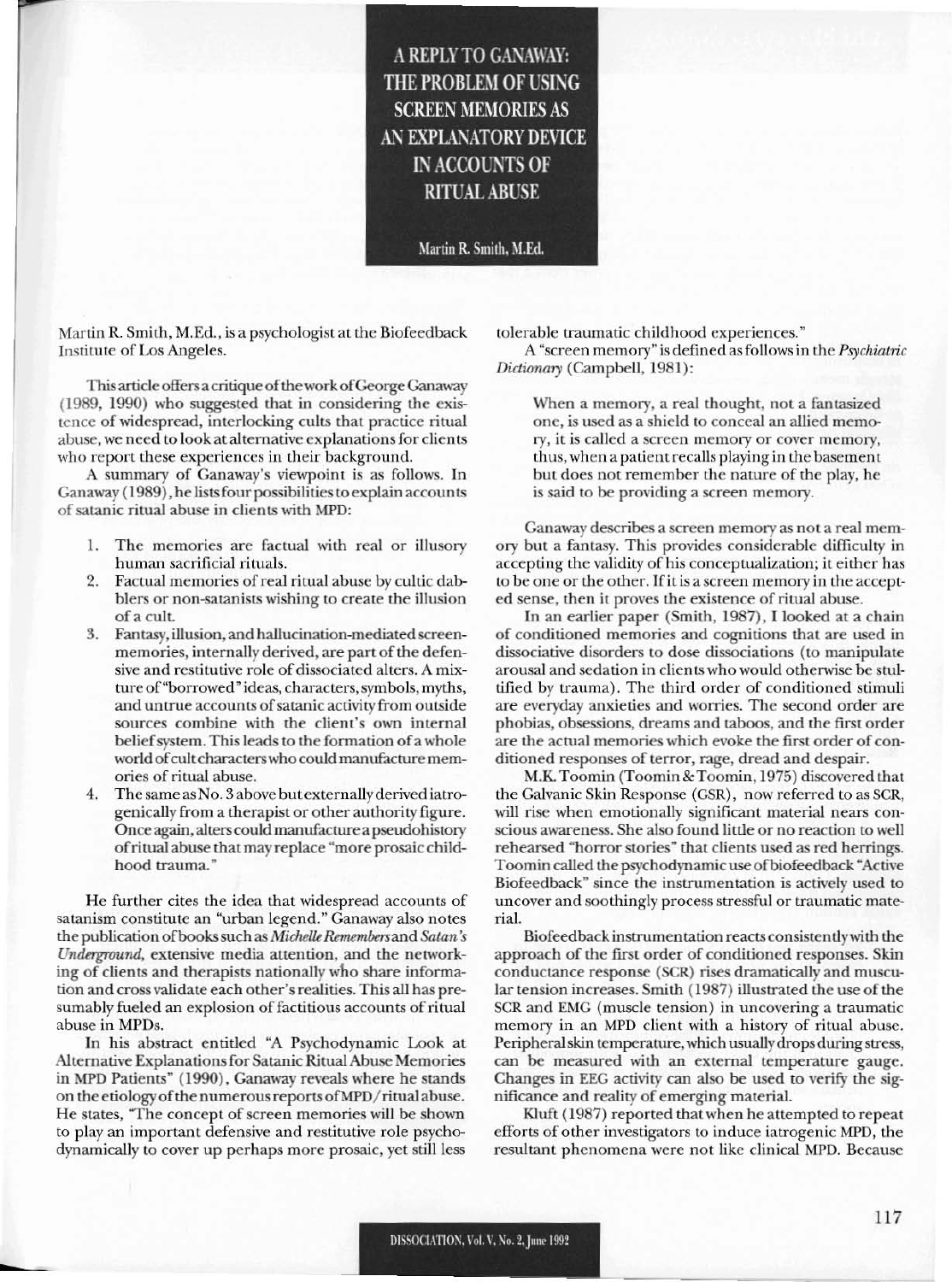## A REPLY TO GANAWAY

----

Kluft and others could not reproduce the phenomenology of clinical MPD, it is difficult to believe that aspects of a personality, such as screen memories, could be interjected into a person already suffering from MPD. In considering adult survivors of ritual abuse, relatively new and unforced fantasy material assimilated into their cognitive system during their twenties, thirties or forties could not, according to conditioned leaming theory, be inserted far enough down the chain of conditioned stimuli to serve as a cover device that could evoke the level of abreaction that is routinely reported by therapists who treat clients diagnosed as suffering from ritual abuse.

Ganaway seems to have made a glaring conceptual error in confusing manufactured fantasy material with the idea of screen memory. Because of the influence of investigators like Ganaway, Putnam, and Mulhern, errors of this type need to be recognized and evaluated and perhaps a reconceptualization needs to take place.

In the remainder of this article, I would like to comment on the tone of Ganaway's article (1989) and some thoughts it has generated.

While Ganaway does acknowledge the vastly increased study in the last decade of people suffering from the effects ofchildhood traumata and nOtes Masson's attack on Freud's fantasy theory. he does not, asseems to be true of most peopic in the field of psychotherapy, acknowledge that since the time of Freud until very recently, therapists have functioned as apologists for the social status quo.

People with mental disorders were considered aberrant beings in a normal culture. When they were "readjusted," they could take their place back in a reasonable society, Children with broken bones were said to be suffering from soft bone syndrome. Incest was thought to be virtually non· existent, and MPD was a rare disorder. Only one book (Cork, 1969) considered the plight of children of alcoholics while millions of adult children of alcoholics with symptoms of PTSD passed through therapists' offices without any recognition of their traumatized states (Identity Report, Adult Children of Alcoholics, 1984; Russell, 1984; Cermak, 1985).

A number of writers have tried to point out over the years the connection between crazy making in a pathological society and its manifestation in an individual pathology. Coffman (1962, 1974) examined the systematic dehumanization and stigmatization of people institutionalized in asylums. Fromm (1955) wrote the following:

Yet many psychiatrists and psychologists refuse to entertain the idea that society as a whole may be lacking in sanity, They hold that the problem of mental health in a society is only that of the number of "unadjusted" individuals, and not that of a possible unadjustmentofthe culture itself. This book deals with the latter problem; not with individual pathology, but with the *pathology* of *normalcy*, particularly with the pathology of contemporary Western society.

Fromm also noted:

Just as there is a *folie a deux* there is *folie a millions*. The fact that millions of people share the same vices does not make these vices virtues, the fact that they share so many errors does not make the errors to be truths, and the fact that millions of people share the same forms of mental pathology does not make these people sane.

In a similar vein, Laing and Esterson (1970), place the individual in a context rather than a single maladjusted person unrelated to the social milieu. They write:

In this book we believe that we show that the experience and behavior of schizophrenics is much more socially intelligible than has come to be supposed by most psychiatrists.

We have tried in each single instance to answer the question: to what extent is the experience and behavior of that person who has already begun a career as adiagnosed 'schizophrenic' patient, intelligible in the light of the praxis and process of his or her family nexus?

We believe that the shift of point of view that these descriptions both embody and demand has an historical significance no less radical than the shift from a demonological to a clinical viewpoint three hundred years ago.

Finally, Szasz, (1973), notes the following:

No age in recorded history, including our own, has cause for self-congratulation. Indeed, as the accounts ofin\'oluntary mental hospitalization and treatment assembled in this volume show. modem man, with the aid of science and medicine, has developed an especially abhorrent method of controlling his fellow man.

The turnaround in recognizing trauma-induced dissociation, including MPD, seems to have started with the PTSD that would not go away, namely the post traumatic stress found in Viet Nam war veterans. The recognition of post traumatic stress in adult children of alcoholics further increased the interest in family-based PTSD. The work of feminist-oriented writers, (Martin, 1976; Steinmetz, 1977; Brownmiller, 1975) who looked at the issues of battering. rape, and child abuse, also added impetus to the increased perception of widespread trauma-induced dissociation.

Theorists. researchers and therapistsinvestigatingin the areaofaIternativc explanationsfor ritual abuse perhaps need to add a dash of humility to their activities. Considering the less than sterling performance of the field of psychotherapy in recognizing and effectively treating clients with trauma-based disorders, this caution would seem to be warranted.